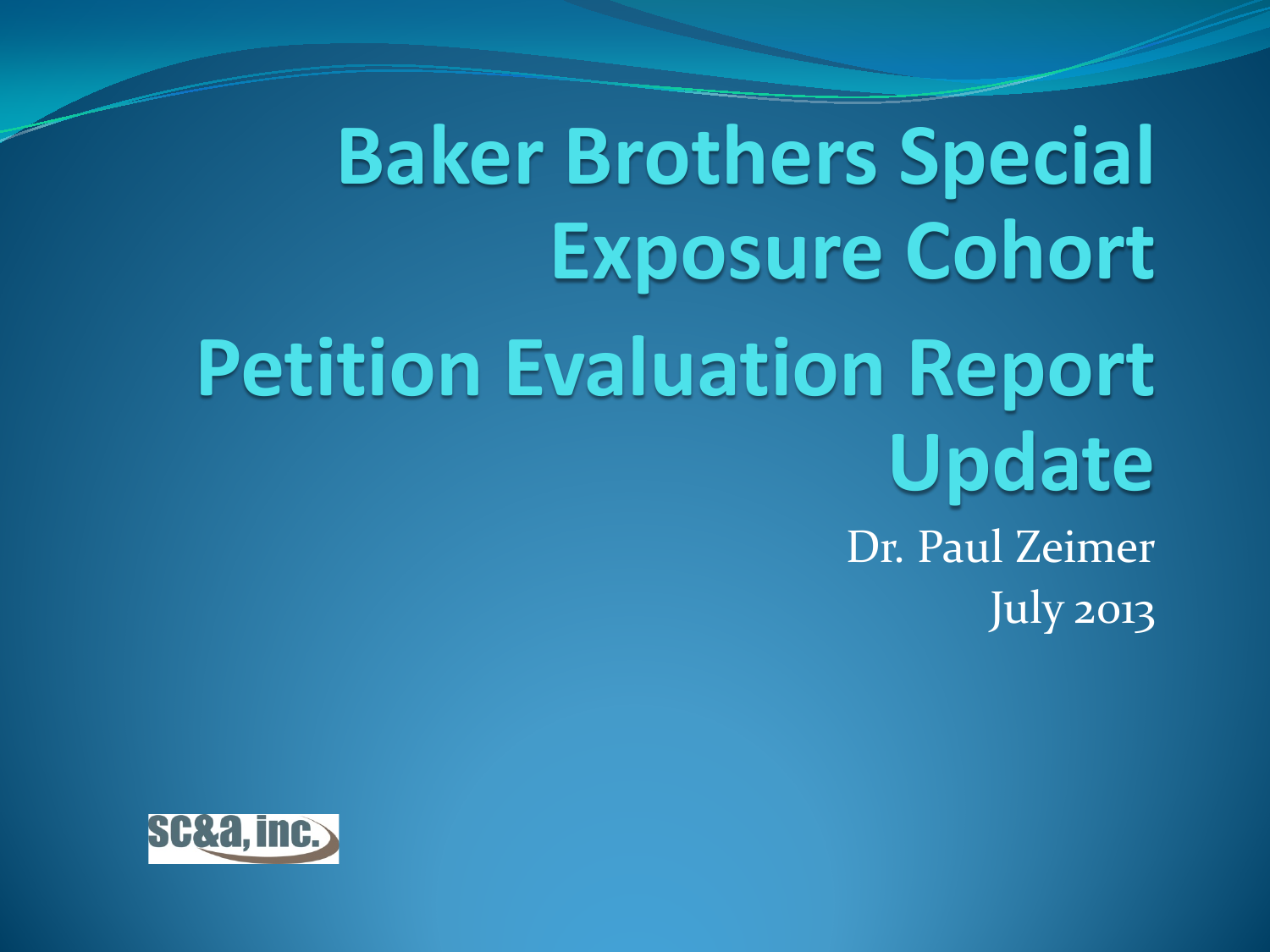### Petition History

- June 5,2012: NIOSH received 83.13 petition for 1943 through 1996
- July 24, 2012: Petition qualified for evaluation
- November 14, 2012: Evaluation Report approved
- December 12, 2012: NIOSH proposes SEC Class for Operating Period 1943–1944
- January 31, 2013: ABRWH recommends proposed SEC class to HHS
- January June 2013: TBD-6000 Work Group reviews dose reconstruction feasibility for residual period **SC&a, inc.**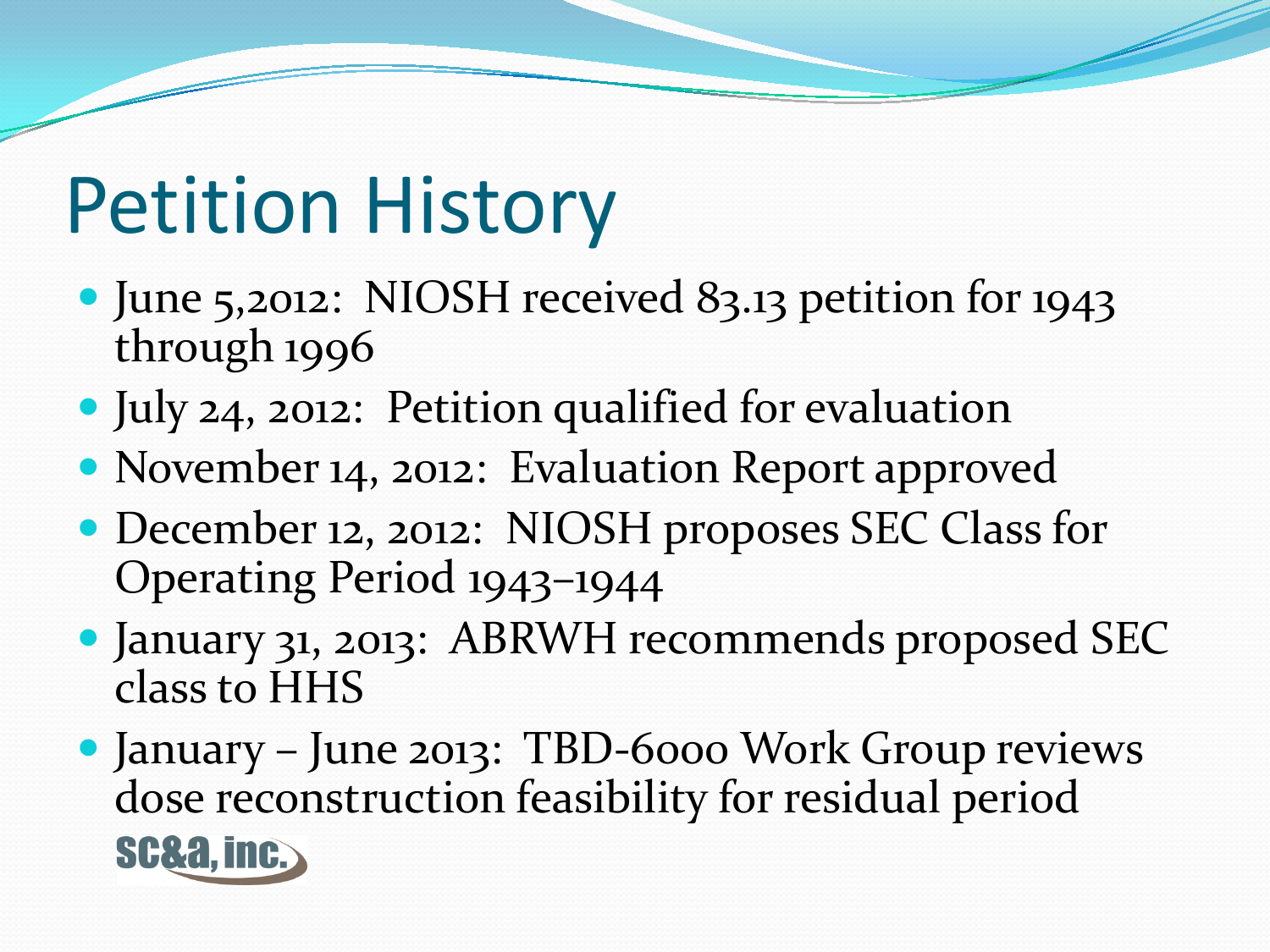#### BAKER BROTHERS BACKGROUND

- Location Toledo, OH
- Atomic Weapons Employer (AWE) 1943–1944; Residual radiation 1945–1994 and 1996; DOE remediation 1995
- Between June 1943 and July 1944, duPont and University of Chicago subcontracted Baker Brothers to machine uranium rods into slugs used to fuel reactors in Oak Ridge, TN, and Hanford, WA

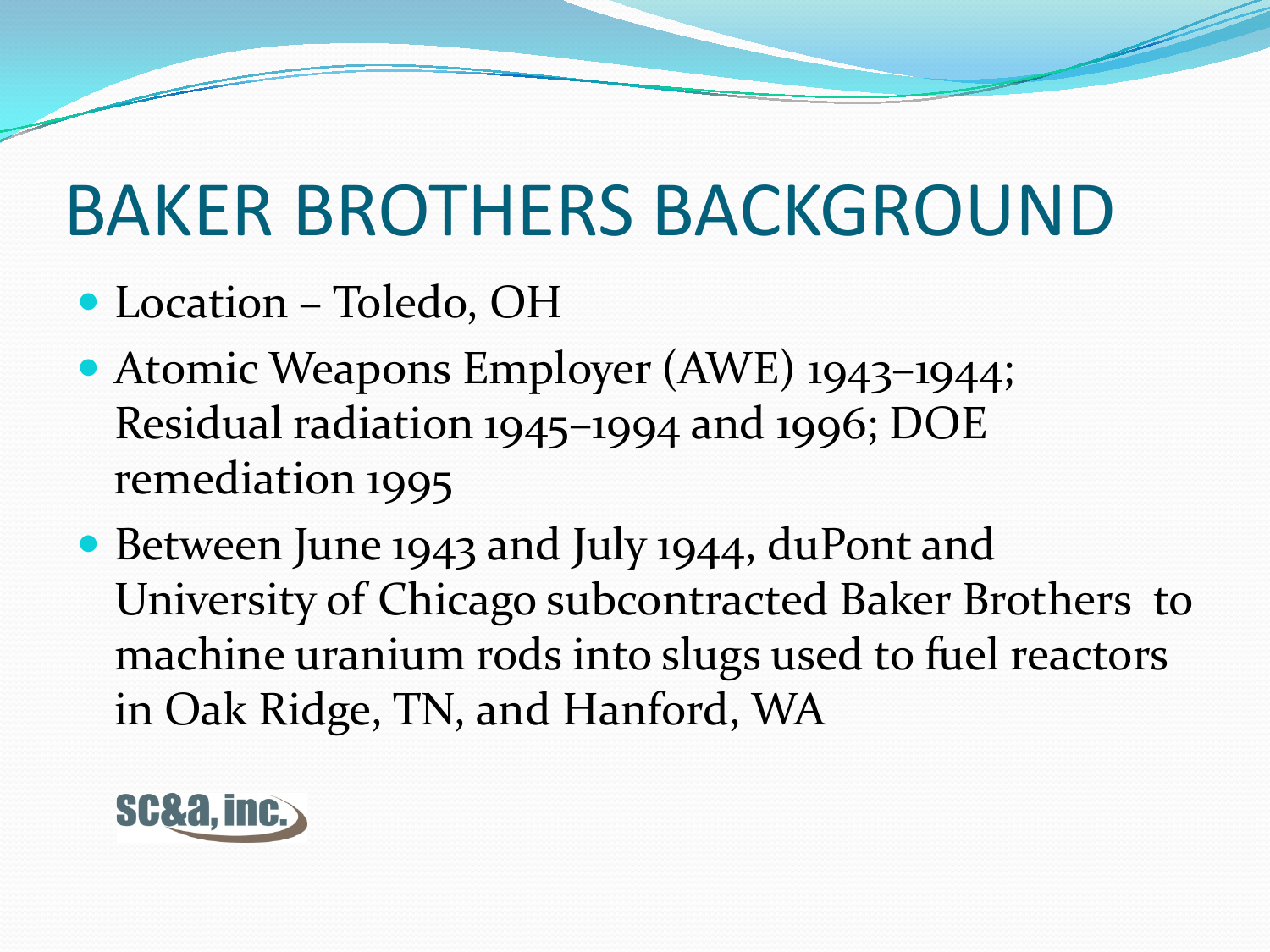# RESIDUAL PERIOD - PROPOSED NIOSH APPROACH

- At start of residual period use TBD-6000 generic machining operator to define airborne uranium concentration  $(GM - 5,480 \text{ dpm/m}^3)$
- Assume 30 days deposition and settling velocity of 7.5e-04 m/s
- Surface concentration 5,480 dpm/m<sup>3</sup>  $\times$  7.5e-04 m/s  $\times$ 30 days  $\times$  86,400 s/day = 10,653,120 dpm/m<sup>2</sup>
- Assume exponential decay per OTIB-0070

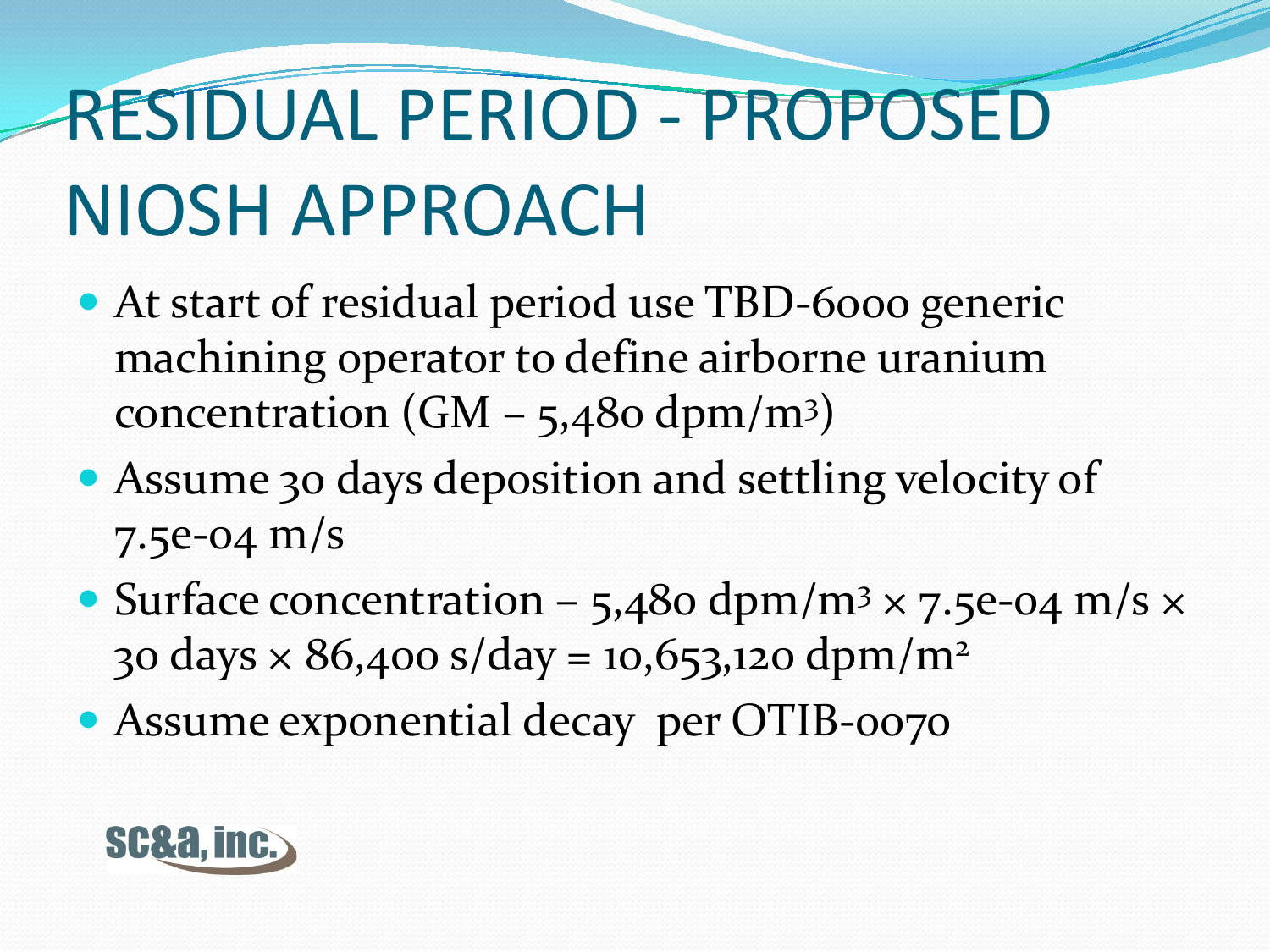# RESIDUAL PERIOD - PROPOSED NIOSH APPROACH

- NIOSH concluded that doses can be reconstructed during the residual period
- This conclusion has been re-examined by the TBD-6000 Work Group

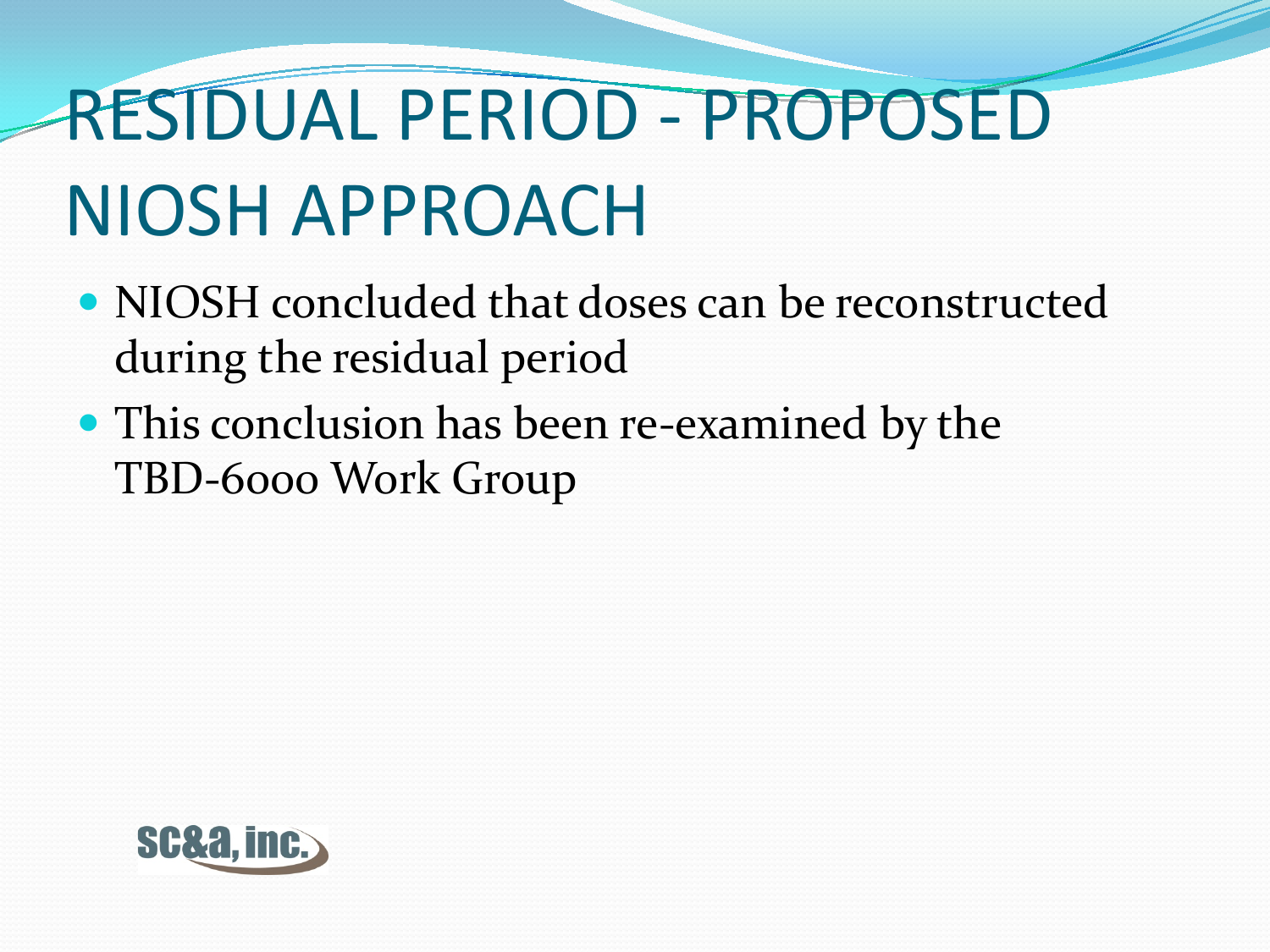# Potential SEC Problem for Residual Period

- Uranium fires were common occurrences during the operating period
- Uranium fires could cause elevated surface concentrations as compared to TBD-6000 approach especially if no clean-up occurred at end of operating period

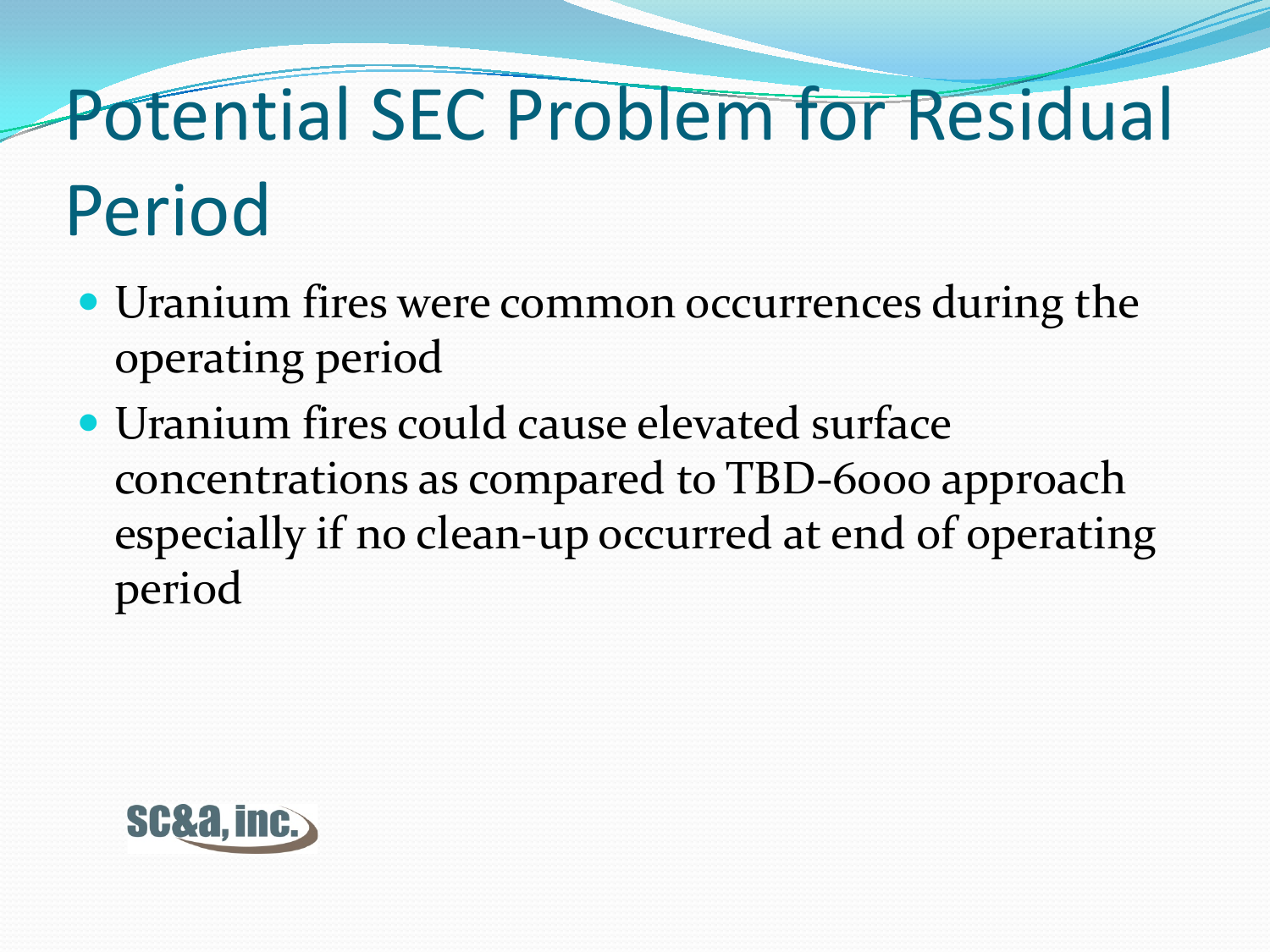## Resolution of Problem

- Data from Adley et al. 1952 show that airborne concentrations during U machining fires are lower than values for generic machining operator based on TBD-6000
- TBD- 6000 machining operator 5,480 dpm/m<sup>3</sup> (DWA) versus Adley machinists –  $182$  to 2,340 dpm/m<sup>3</sup>

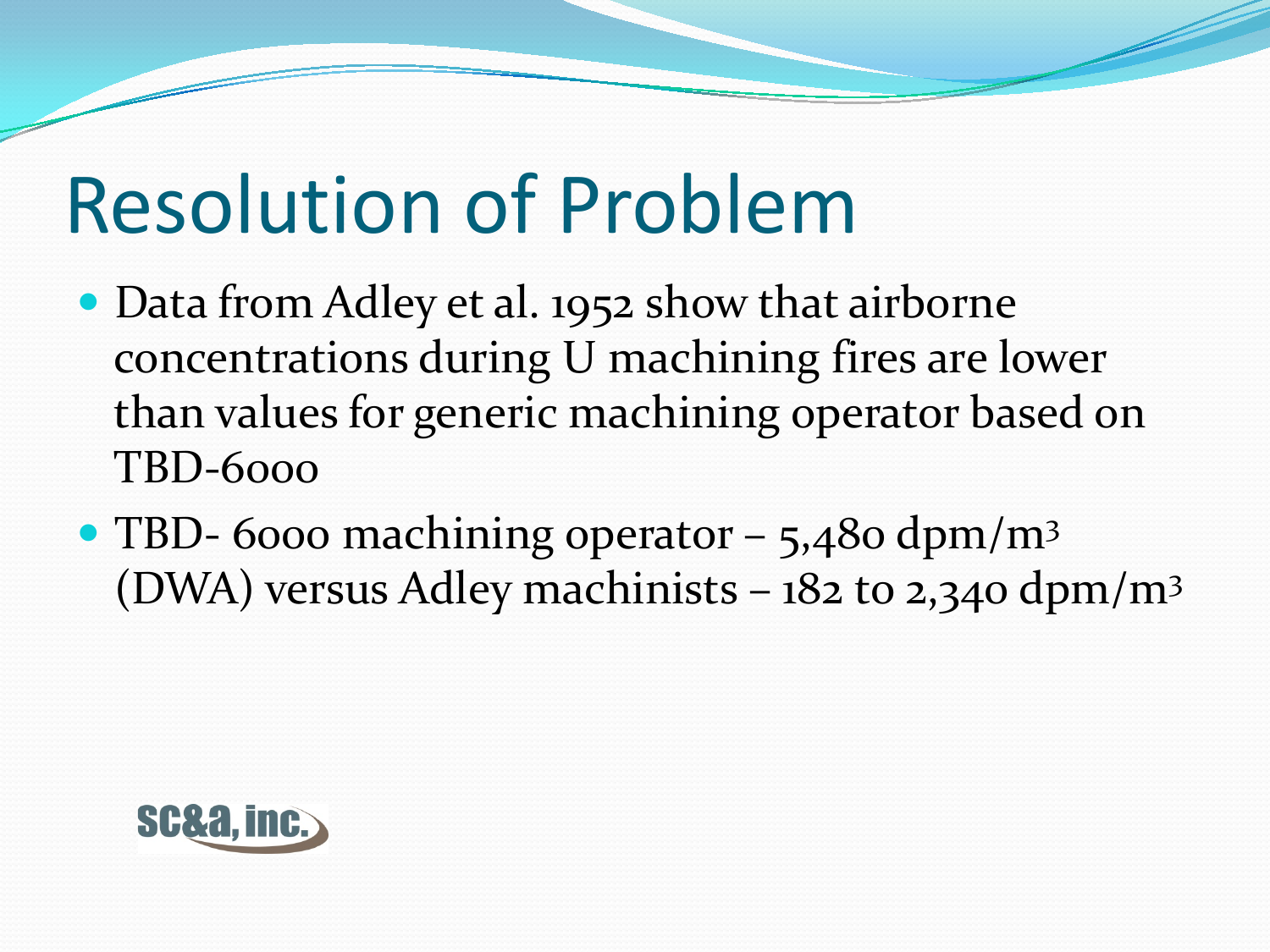#### TBD 6000 Work Group Conclusion

- Doses during the residual period can be reconstructed with sufficient accuracy as proposed by NIOSH
- No change to SEC is required